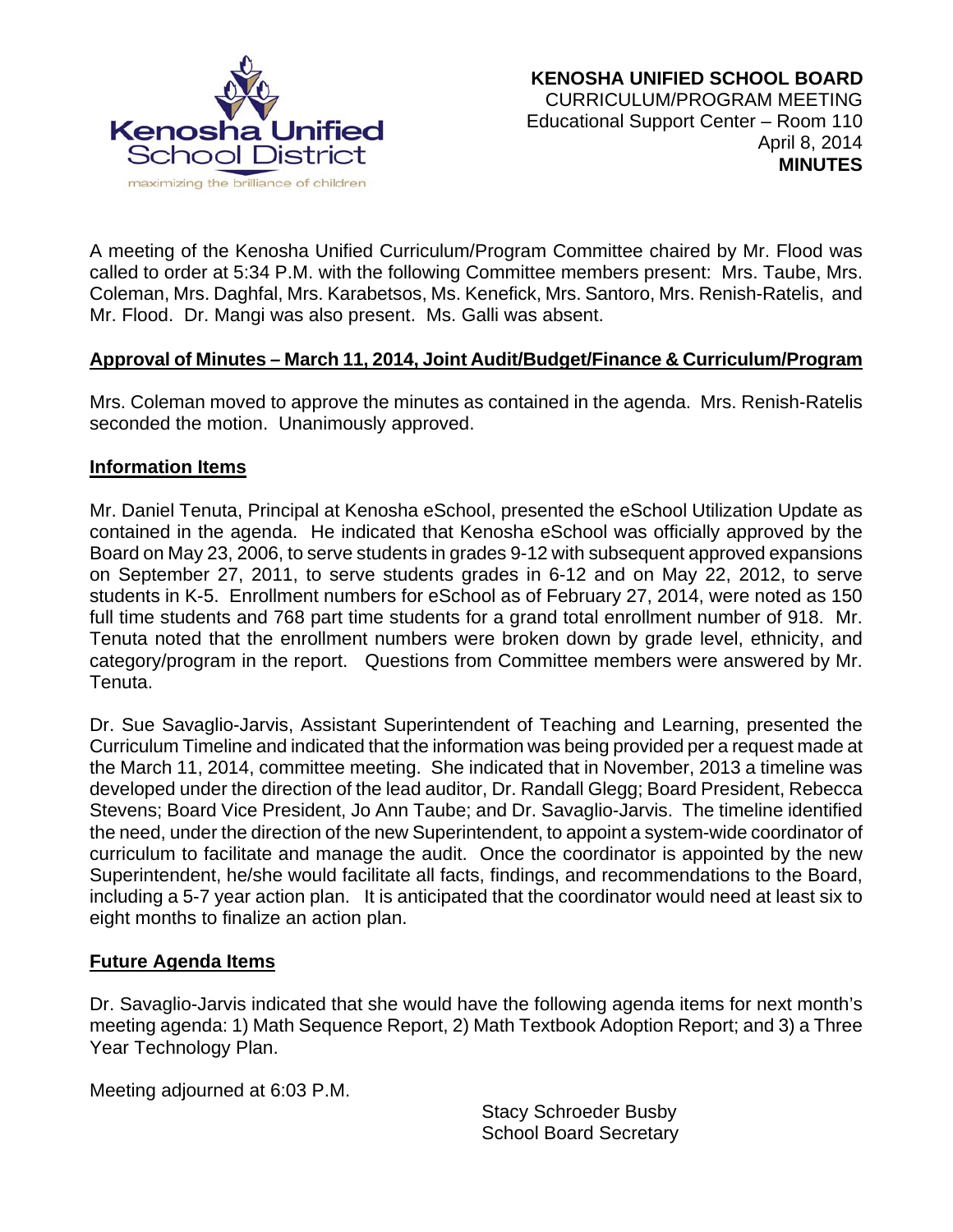

A joint meeting of the Kenosha Unified Personnel/Policy and Curriculum/Program Committees chaired by Mr. Flood was called to order at 6:06 P.M. with the following Committee members present: Mrs. Taube, Mrs. Coleman, Mrs. Daghfal, Mrs. Karabetsos, Mrs. Kenefick, Mrs. Santoro, Mrs. Renish-Ratelis, Mr. Bryan, Mrs. Snyder, Mrs. Burns, Mrs. Butler, Mrs. Hamilton, Mrs. Morrison, Mrs. Dahl, and Mr. Flood. Dr. Mangi was also present. Ms. Galli and Ms. Morgan were absent.

# **Approval of Minutes – February 11, 2014 Personnel/Policy & Joint Personnel/Policy and Curriculum/Program**

Mr. Bryan moved to approve the minutes as contained in the agenda. Mrs. Santoro seconded the motion. Unanimously approved.

### **Elementary Standards-Based Grading: Progress Monitoring and Assessing for Student Learning**

Dr. Sue Savaglio-Jarvis, Assistant Superintendent of Teaching and Learning, introduced the Elementary Standards-Based Grading: Progress Monitoring and Assessing for Student Learning and distributed a folder containing a copy of the PowerPoint presentation and samples of several standards-based progress reports with measurement and data information. She indicated that the report contained in the agenda provided a history of elementary standards-based grading, a list of standards-based grading resources, a standards-based grading support timeline, and results from a standards-based grading survey taken by parents, teachers, and administrators.

Mr. Mark Hinterberg, Coordinator of Social Studies; Mrs. Christine Pratt, Coordinator of Science; Mr. Steven Knecht, Coordinator of Athletics/Physical Education; and Mr. Scott Plank, Coordinator of Fine Arts; gave a standards- based grading PowerPoint presentation which covered the following topics: what is standards-based grading?, why is standards-based grading better for student learning?, how are students assessed using standards-based grading?, next steps, and change.

Mrs. Kim Schmitt, Mrs. Lindsey Smith, and Mrs. Amanda Rossell, teachers from Nash Elementary School, shared examples with the Committee members on how students are assessed using standards-based grading.

Questions from Committee members were answered.

Mrs. Daghfal departed the meeting at 6:57 P.M.

Mr. Flood departed the meeting at 7:23 P.M. and Mr. Bryan chaired the remainder of the meeting.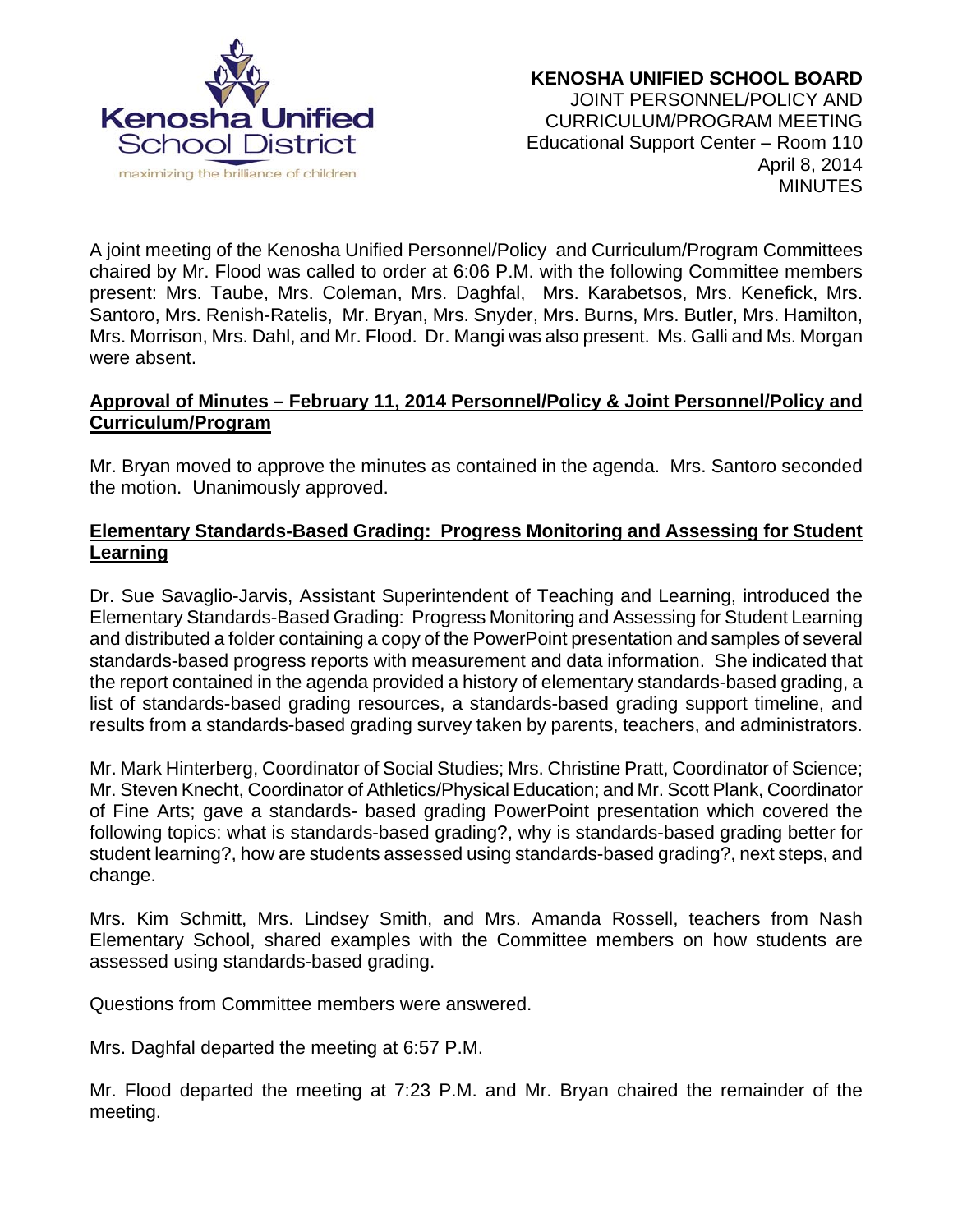#### **Information Items**

Mr. Bryan indicated that due to time constraints the Update on MAP Assessment and Reporting would be presented at next month's meetings.

*Personnel/Policy Committee:* 

There were no questions on the Recommendations Concerning Appointments, Leaves of Absence, Retirements, and Resignations.

### **Future Agenda Items**

There were no future agenda items noted.

Meeting adjourned at 7:25 P.M.

Stacy Schroeder Busby School Board Secretary